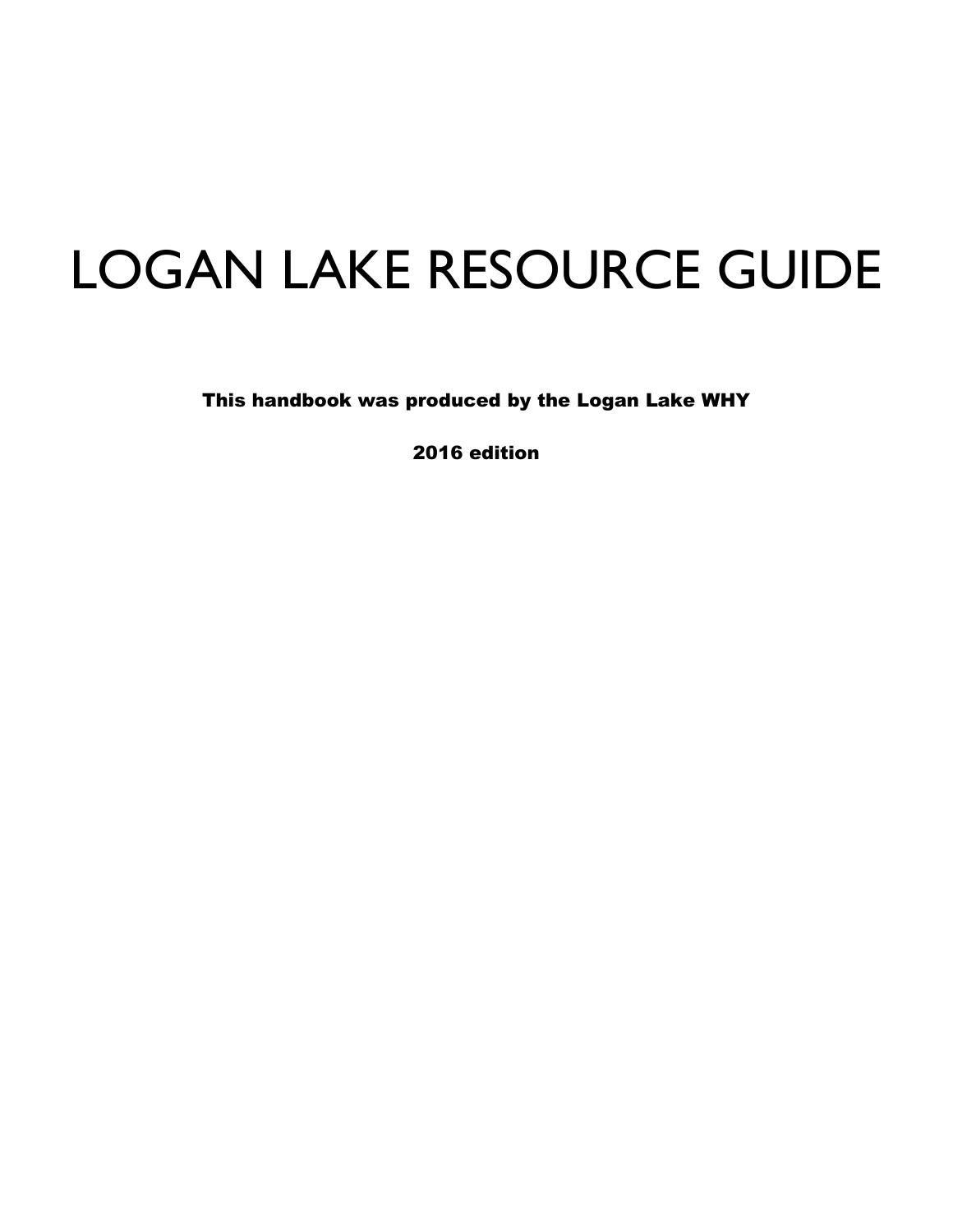#### **Acknowledgments**

**The information for this document was compiled from a number of sources, the primary sources being:**

- **The Logan Lake Why**
- **Logan lake Health Care Advisory Committee**
- **District of Logan Lake**
- **United Way/United Steelworkers Local 7619 (Highland Valley Copper)**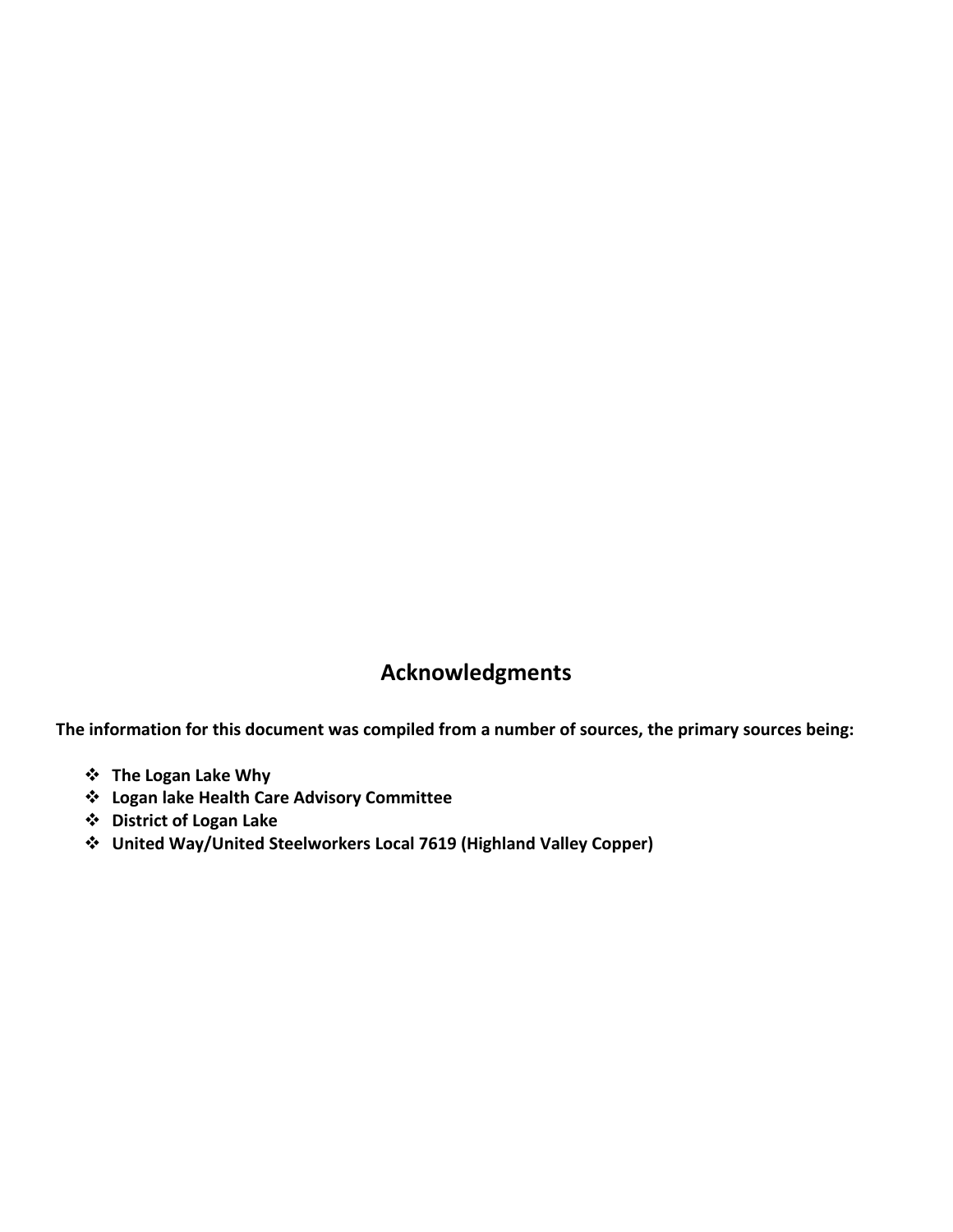| <b>KEY RESOURCES</b>                         | <b>AVAILABLE</b>             | <b>PHONE</b>          |
|----------------------------------------------|------------------------------|-----------------------|
| <b>RCMP and AMBULANCE and FIRE</b>           | 24 hrs/7 days a week         | 911                   |
| Logan Lake Health Centre                     | Mon-Fri 8:00 - 4:30 pm       | 250-523-9414          |
| <b>Appointment with Doctor</b>               |                              | Local 221 8:00 - 12 & |
|                                              |                              | $1:00 - 4:30$         |
| Nicola Valley Hospital and Health Center     | 24 hrs/7 days a week         | 250-378-2242          |
| Royal Inland Hospital - Kamloops             | 24 hrs/7 days a week         | 250-374-5111          |
| <b>Public Health Office</b>                  |                              | 250-378-3400          |
| <b>Health Link BC</b>                        |                              | 811                   |
| 24-hr non-emergency Health Info              | 24 hrs/7 days a week         | 1-866-215-4700        |
|                                              |                              | Webpage www.HLBC.CA   |
| <b>Poison Control Centre</b>                 |                              | 1-800-567-8911        |
| Crisis line & Emergency After Hours          | 24 hrs/7 days a week         | 1-888-353-2273        |
| Crisis Line/Crisis and Counseling            | 24 hrs/7 days a week         | 1-800-704-4264        |
| KIDS HELPS LINE (for children 5 - 22 yrs)    | 24 hrs/7 days a week         | 1-800-668-6868        |
| <b>HELPLINE FOR CHILDREN</b>                 | 24 hrs/7 days a week         | 250-310-1234          |
| HELPLINE FOR CHILDREN (webpage)              | 24 hrs/7 days a week         | www.kidshelp.com      |
| <b>PARENTS HELPLINE</b>                      | 24 hrs/7 days a week         | 250-603-9100          |
| Child and Youth Mental Health                | Mon-Fri 8:30 - 4:30 pm       | 250-378-1476          |
| <b>MCFD Child Protection</b>                 | Mon-Fri 8:30 - 4:30 pm       | 250-378-1476          |
| <b>Adult Mental Health and Addictions</b>    | Mon-Fri 8:30 - 4:30 pm       | 250-378-3401          |
| <b>Interior Community Service - Merritt</b>  | Mon-Fri 8:30 - 4:30 pm       | 250-378-9676          |
| <b>Interior Community Service - Kamloops</b> |                              | 250-554-3134 or       |
|                                              |                              | 1-877-376-3660        |
| Phoenix Centre - Youth Addictions Counselor  | Mon, Tues, Thurs 8:30 - 4:30 | 250-378-1407 or       |
| Phoenix Centre - Detox (Kamloops)            |                              | 250-374-4634          |
| School District #73 (Kamloops/Thompson)      |                              |                       |
| Logan Lake Elementary School                 |                              | 250-523-6215          |
| Logan Lake Secondary School                  |                              | 250-523-9441          |
| The Logan Lake WHY                           |                              | 250-523-6229          |

### DIRECTORY OF RESOURCE PEOPLE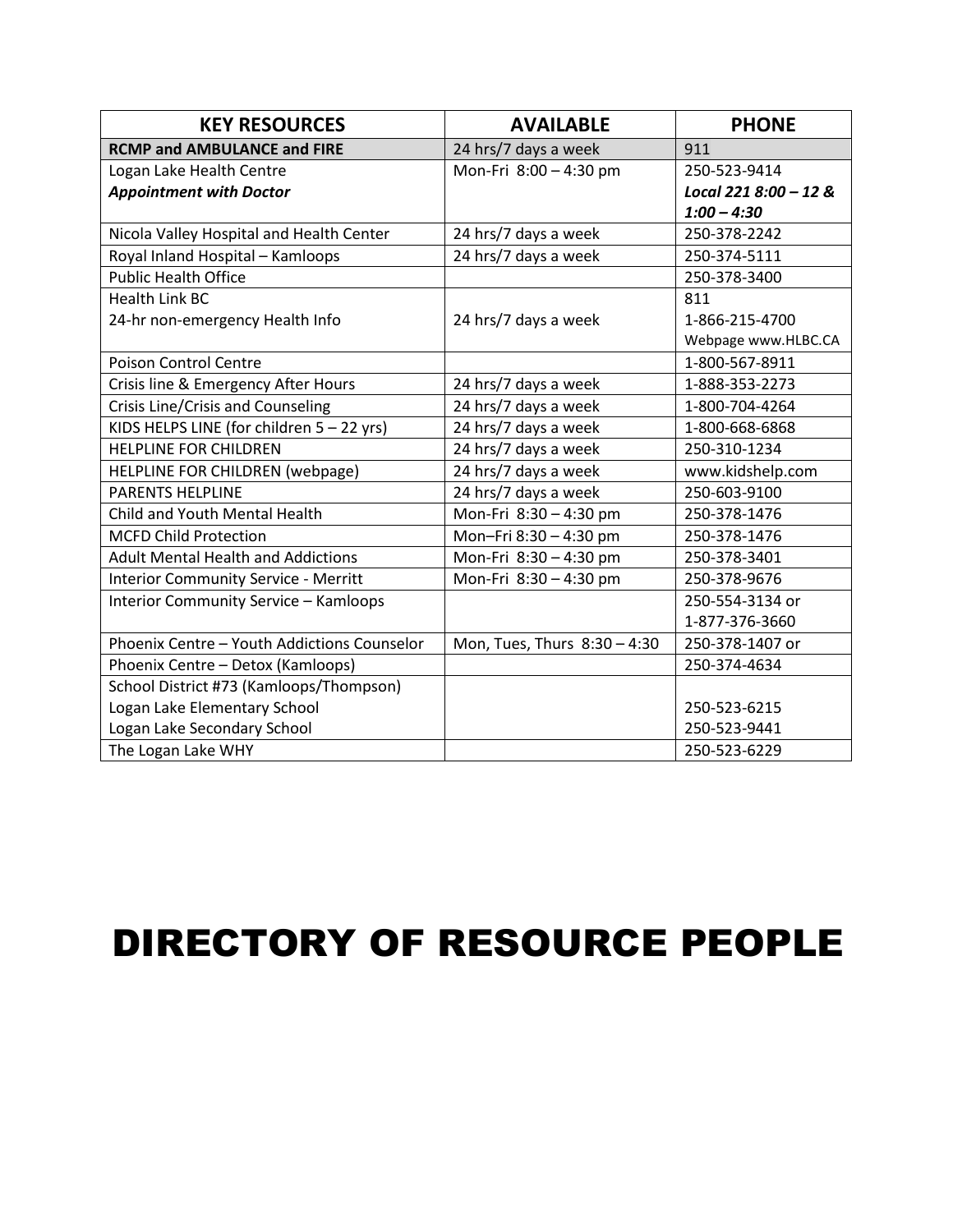| <b>CHILD AND YOUTH RESOURCES</b>               | <b>AVAILABLE</b>          | <b>PHONE</b>            |
|------------------------------------------------|---------------------------|-------------------------|
| RCMP and AMBULANCE and FIRE                    | 24 hrs/7 days a week      | 911                     |
| Logan Lake Health Centre                       | Mon-Fri 8:00 - 4:30 pm    | 250-523-9414            |
| <b>Appointment with Doctor</b>                 |                           | Local 221 $8:00 - 12$ & |
|                                                |                           | 1:00 pm $-$ 4:30 pm     |
| Nicola Valley Hospital and Health Center       | 24 hrs/7 days a week      | 250-378-2242            |
| Royal Inland Hospital - Kamloops               | 24 hrs/7 days a week      | 250-374-5111            |
| Logan Lake Dental Clinic                       |                           | 250-523-6682            |
| <b>Health Link BC</b>                          |                           | 811                     |
| 24-hr non-emergency Health Info                | 24 hrs/7 days a week      | 1-866-215-4700          |
|                                                |                           | Webpage www.HLBC.ca     |
| <b>Poison Control Centre</b>                   |                           | 1-800-567-8911          |
| Victim Services (Call local RCMP)              |                           | 250-523-6222            |
| KIDS HELP LINE (for Children 5 - 22yrs.)       | 24 hrs/7 days a week      | 1-800-668-6868          |
| <b>HELPLINE FOR CHILDREN</b>                   | 24 hrs/7 days a week      | 250-310-1234            |
| HELPLINE FOR CHILDREN (webpage)                | 24 hrs/7 days a week      | www.kidshelp.com        |
| Crisis Line & Emergency After Hours            | 24 hrs/7 days a week      | 1-888-353-2273          |
| Child and Youth Mental Health                  | Mon-Fri 8:30-4:30 pm      | 250-378-1476            |
| <b>MCFD Child Protection</b>                   | Mon-Fri 8:30-4:30 pm      | 250-378-1476            |
| Mental Health After Hours Response Team        | 24 hrs/7 days a week      | 250-377-0088            |
| Youth Against Violence (Crisis line for teens) | 24 hrs/7 days a week      | 1-800-680-4264          |
| Phoenix Centre - Youth Addictions Counselor    | Mon, Tues, Thurs $-8:30-$ | 1-250-376-7558          |
|                                                | 4:30                      |                         |
| Logan Lake Food Bank (Church On The Hill)      |                           | 250-523-9057            |
| School District #73 (Kamloops/Thompson)        |                           |                         |
| Logan Lake Elementary School                   | Mon - Fri                 | 250-523-6215            |
| Logan Lake Secondary School                    | Mon-Fri                   | 250-523-9441            |
| The Logan Lake WHY                             |                           | 250-523-6229            |
| <b>BANK-CIBC</b>                               |                           | 250-523-5810            |
| Logan Lake Pharmacy                            |                           | 250 - 523 - 9933        |
| Logan Lake Library                             |                           | 250-523-6745            |

#### CHILD and YOUTH RESOURCES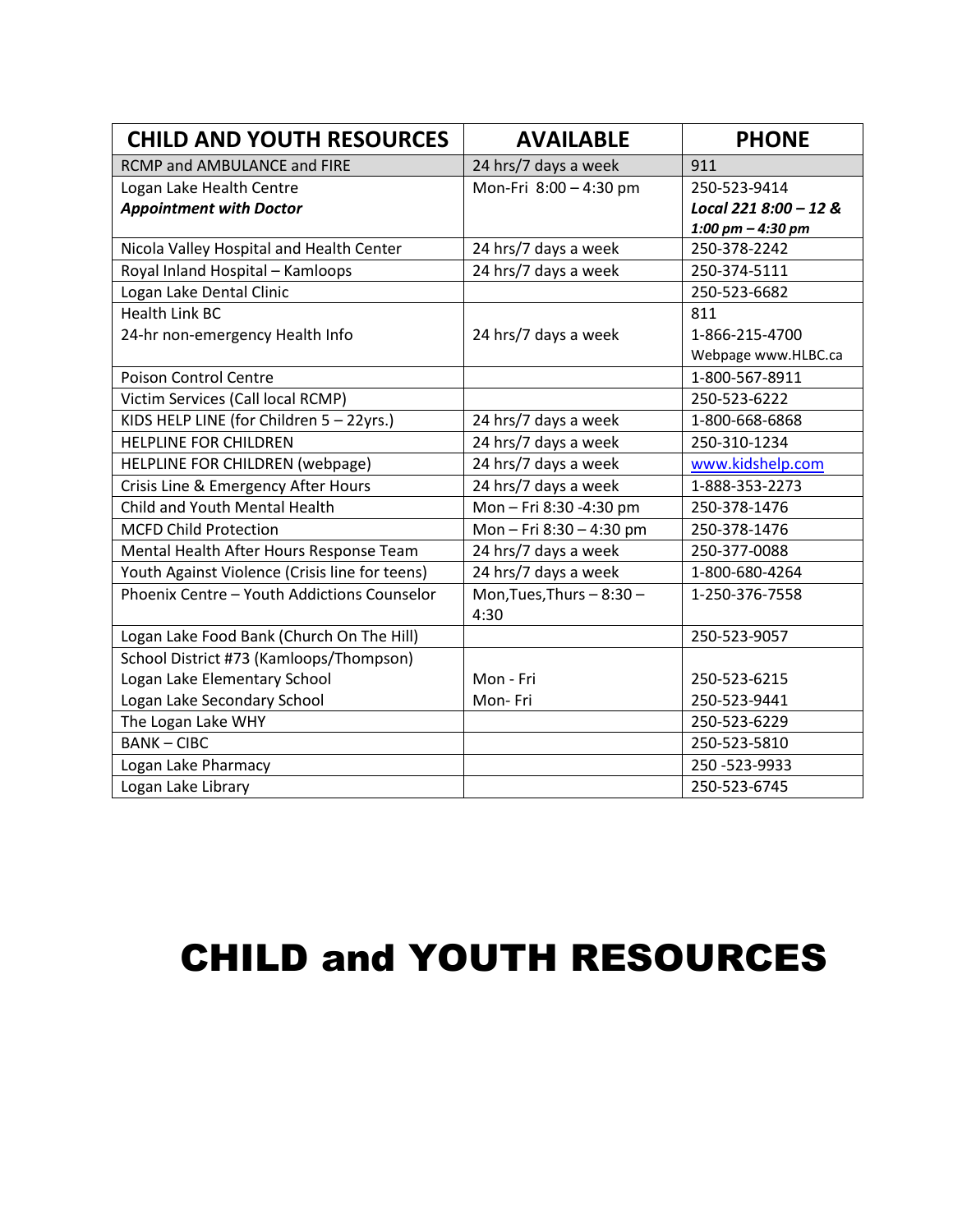| <b>FAMILY RESOURCES</b>                          | <b>AVAILABLE</b>          | <b>PHONE</b>             |
|--------------------------------------------------|---------------------------|--------------------------|
| <b>RCMP and AMBULANCE and FIRE</b>               | 24 Hrs/7 days a week      | 911                      |
| <b>PARENTS HELPLINE</b>                          | 24 hrs/7 days a week      | 1-888-603-9100           |
| Logan Lake Health Centre                         | Mon-Fri 8:00-4:30 pm      | 250-523-9414             |
| <b>Appointment with Doctor</b>                   |                           | Local 221 8:00 - 12:00 & |
|                                                  |                           | $1:00 - 4:30$ pm         |
| Nicola Valley Hospital and Health Center         | 24 hrs/7 days a week      | 250-378-2242             |
| Royal Inland Hospital - Kamloops                 | 24 hrs/7 days a week      | 250-374-5111             |
| <b>Public Health Office</b>                      |                           | 250-378-3400             |
| District of Logan Lake                           | Mon - Fri - $8:30 - 4:30$ | 250-523-6225             |
| Logan Lake Dental Clinic                         |                           | 250-523-6682             |
| Logan Lake Pharmacy                              |                           | 250-523-250-523-         |
|                                                  |                           | 9933                     |
| <b>Health Link BC</b>                            |                           | 811                      |
| 24-hr non-emergency Health Info                  | 24 hrs/7 days a week      | 1-866-215-4700           |
|                                                  |                           | Webpage www.HLBC.ca      |
| Poison Control Centre                            |                           | 1-800-567-8911           |
| Victim Services (Call Local RCMP)                |                           | 250-523-6222             |
| Crisis Line                                      |                           | 1-888-353-2273           |
| Mental Health After-Hours Response Team          |                           | 250-377-0088             |
| Child and Youth Mental Health                    | Mon-Fri 8:30-4:30 pm      | 250-378-1476             |
| <b>MCFD Child Protection</b>                     | Mon Fri 8:30 - 4:30 pm    | 250-378-1476             |
| <b>Public Health Office (Merritt)</b>            |                           | 250-378-3400             |
| Women's Emergency Shelter (for women & their     |                           | 250-374-6162             |
| children wanting out of an abusive relationship) |                           |                          |
| Logan Lake WHY                                   |                           | 250-523-6229             |
| School District #73 (Kamloops/Thompson)          |                           |                          |
| Logan Lake Elementary School                     |                           | 250-523-6215             |
| Logan Lake Secondary School                      |                           | 250-523-9441             |
| Logan Lake Food Bank (Church on the Hill)        |                           | 250-523-9057             |
| Logan Lake Churches:                             |                           |                          |
| <b>Highland Valley Baptist Church</b>            |                           | 250-523-9057             |
| Logan Lake Fellowship Society                    |                           | 250-523-6333             |
| Logan Lake Pentecostal Assembly                  |                           | 250-523-6918             |
| St. Michael's Roman Catholic Parish              |                           | 250-523-9511             |
| Logan Lake Library                               | $\sqrt{2}$                | 250-523-6745             |
| Logan Lake Little Learner's Preschool            |                           | 250-523-6229             |
| (Logan Lake WHY)                                 |                           |                          |
| <b>Highway Conditions</b>                        |                           | 1-800-550-4997           |
|                                                  |                           | www.drivebc.ca           |
| BC Transit -Health Connections Service -         |                           | 250-382-6161             |
| Logan Lake-Merritt-Kamloops(Route Info)          |                           | www.busonline.ca         |

# FAMILY RESOURCES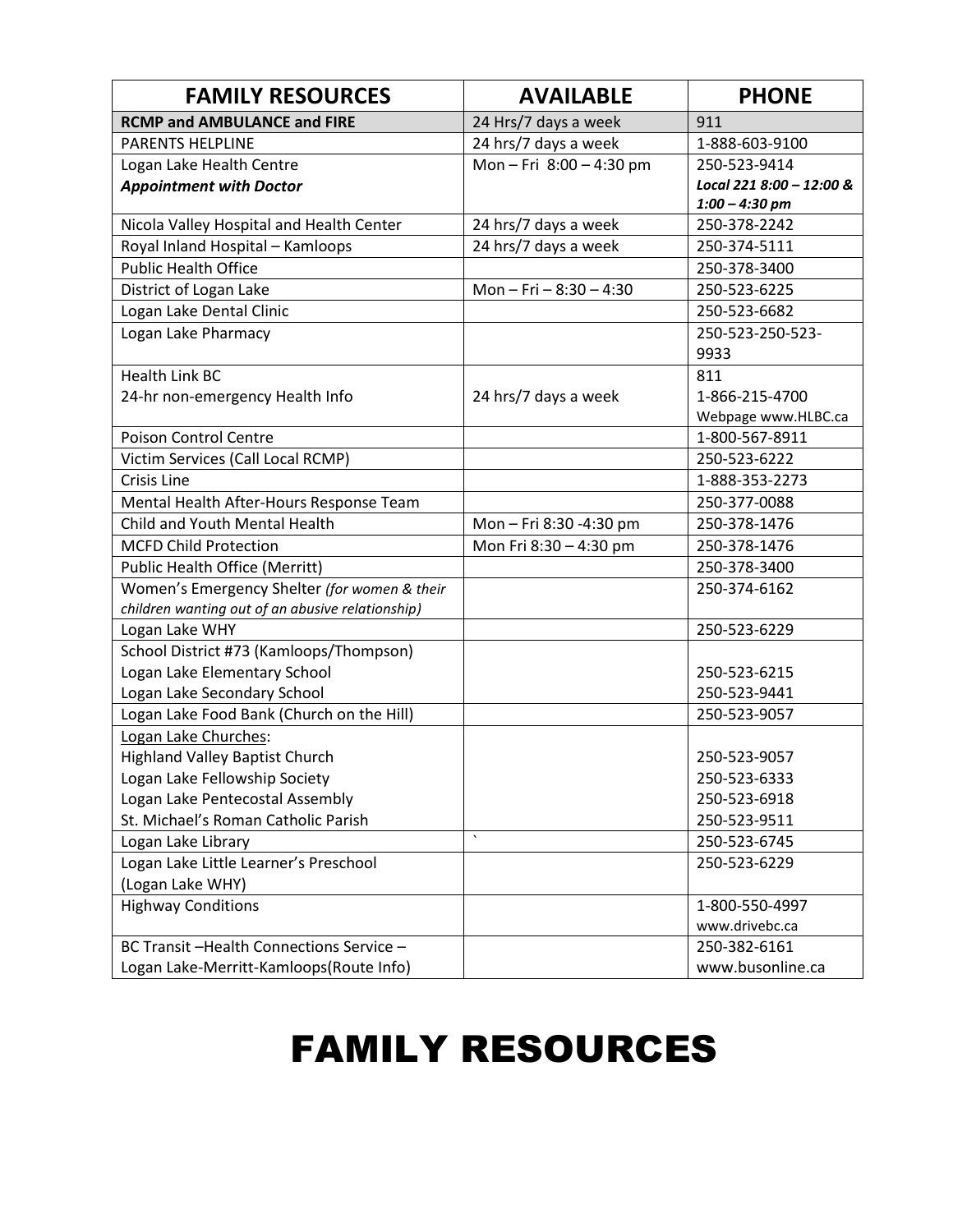| <b>ADULT RESOURCES</b>                                           | <b>AVAILABLE</b>     | <b>PHONE</b>                 |
|------------------------------------------------------------------|----------------------|------------------------------|
| RCMP and AMBULANCE and FIRE                                      | 24 hrs/7 days a week | 911                          |
| District of Logan Lake                                           | Mon-Fri 8:30 - 4:30  | 250-523-6225                 |
| Logan Lake Fire Department                                       |                      | 250-523-6225 Local           |
| (Non-Emergency)                                                  |                      | 225                          |
| Police Local Office (non-emergency)                              |                      | 250-523-6222                 |
| LL Public Works Emergency                                        |                      | 250-523-6274                 |
| Public Works Non-Emergency                                       |                      | 250-523-9484                 |
| Logan Lake Health Centre                                         | Mon-Fri 8:00-4:30    | 250-523-9414                 |
| <b>Appointment with Doctor</b>                                   |                      | Local 221 8:00 - 12 &        |
|                                                                  |                      | $1:00 - 4:30$ pm             |
| <b>Health Link BC</b>                                            |                      | 811                          |
| 24-hr non-emergency health info                                  | 24 hrs/7 days a week | 1-866-215-4700               |
|                                                                  |                      | Webpage www.HLBC.ca          |
| <b>Poison Control Centre</b>                                     |                      | 1-800-567-8911               |
| Counselling - Logan Lake Health Centre                           |                      | 250-523-9414 Press 1         |
| Mental Health, Alcohol & Drug, Stopping the Violence             |                      |                              |
| Royal Inland Hospital - Kamloops                                 | 24 hrs/7 days a week | 250-374-5111                 |
| Nicola Valley Hospital and Health Center                         | 24 hrs/7 days a week | 250-378-2242                 |
| Victim Services (Call Local RCMP)                                |                      | 250-523-6222                 |
| Women's Emergency Shelter (for women wanting                     |                      | 250-374-6162                 |
| out of an abusive relationship)                                  |                      |                              |
| <b>Adult Mental Health and Addictions</b>                        | Mon-Fri 8:30 - 4:30  | 250-378-3401                 |
| Phoenix Centre - Detox (Kamloops)                                |                      | 1-877-318-1177               |
| <b>Interior Community Services</b>                               | Mon-Fri 8:30 - 4:30  | 250-378-9676                 |
| <b>Health Equipment Loan Cupboard</b>                            |                      |                              |
| Logan Lake Health Centre                                         |                      | 250-523-9854                 |
| Logan Lake Lions Club (Hospital Beds)                            |                      | 250-523-9414                 |
| Logan Lake Home Support Service                                  |                      | 250-523-6935                 |
| (for elderly or handicapped)                                     |                      |                              |
| Logan Lake Food Bank (Church on the Hill)                        |                      | 250-523-9057                 |
| Logan Lake Churches:                                             |                      |                              |
| <b>Highland Valley Baptist Church</b>                            |                      | 250-523-9057                 |
| Logan Lake Fellowship Society<br>Logan Lake Pentecostal Assembly |                      | 250-523-6333<br>250-523-6918 |
| St. Michael's Roman Catholic Parish                              |                      |                              |
|                                                                  |                      | 250-523-9511                 |
| Logan Lake Pharmacy                                              |                      | 250-523-9933                 |
| Logan Lake Dental Clinic                                         |                      | 250-523-6682                 |
| <b>Grief Support</b>                                             |                      | 250-523-6229                 |
| <b>Hospice Society</b>                                           |                      | 250-523-6229                 |
| Logan Lake WHY                                                   | Mon - Sat            | 250-523-6229                 |
| Logan Lake Library                                               |                      | 250-523-6745                 |
| <b>BC Transit - Health Connections Service</b>                   |                      | 250-382-6161                 |
| Logan Lake-Merritt-Kamloops (Route Info)                         |                      | www.busonline.ca             |

## ADULT RESOURCES